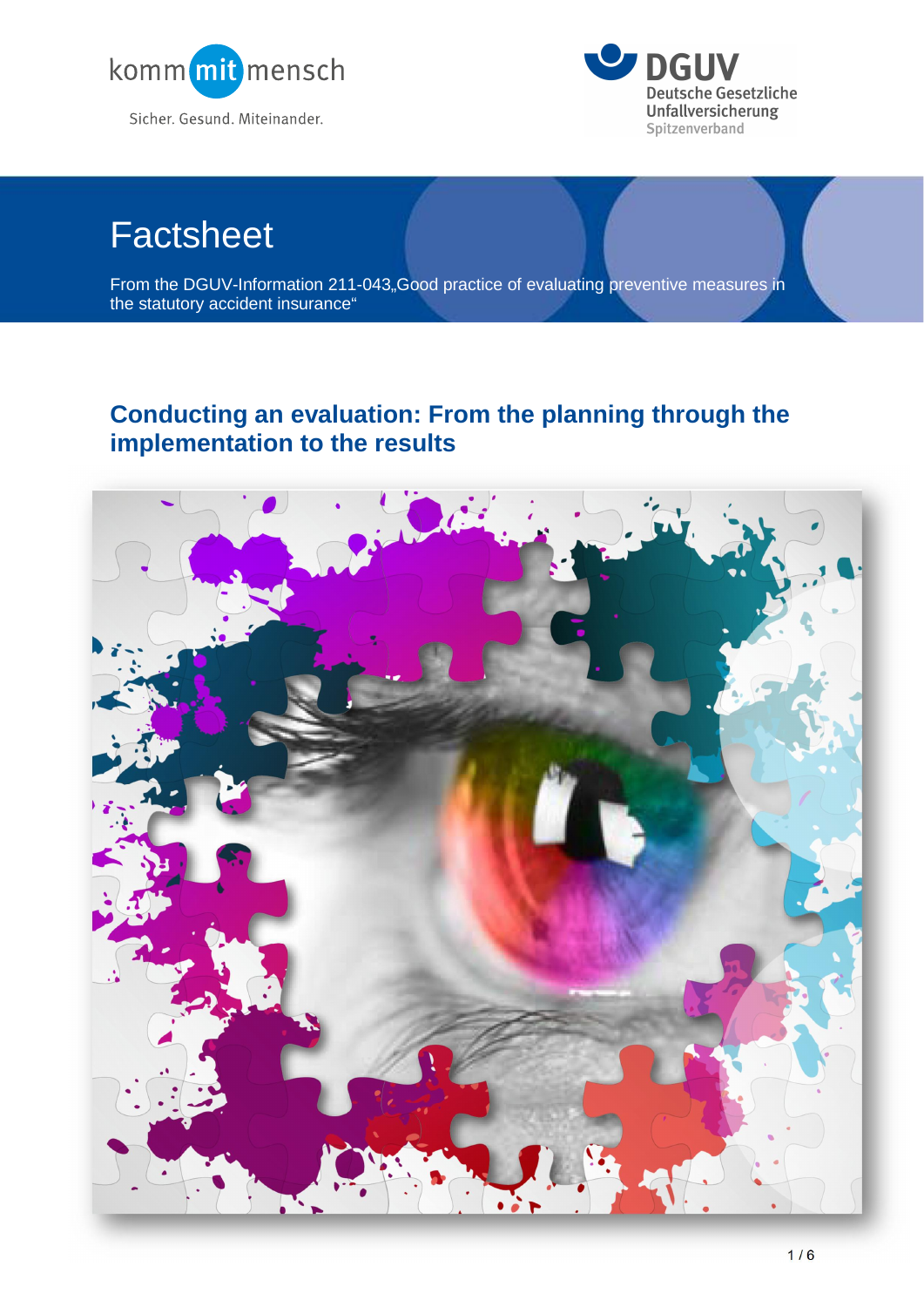![](_page_1_Picture_0.jpeg)

The basis for every evaluation is an **evaluation concept**. The evaluation concept is developed in consultation with the client and describes the entire evaluation project. The following example of a seminar on the topic "Healthy back in the workplace" shows, which questions are necessary to answer in order to create an evaluation concept. In addition, the implementation of an evaluation as well as the derivation of the results is demonstrated. A detailed description of the entire evaluation process can be found in DGUV Information 211-043 "Good practice of evaluating preventive measures in the statutory accident insurance" (DGUV, 2020).

![](_page_1_Figure_2.jpeg)

Figure 1: Evaluation circle (DGUV, 2020).

# **1. Understanding the subject (measure, product, project) of the evaluation**

In the first step of the evaluation circle the measure, product or project needs to be captured. Therefore, it is necessary to describe the object as detailed as possible. Feasible questions are: what exactly should be investigated (for example seminar, media, campaign, intervention)? Which individual components is the measure composed of? Which individual topics/contents are being dealt with?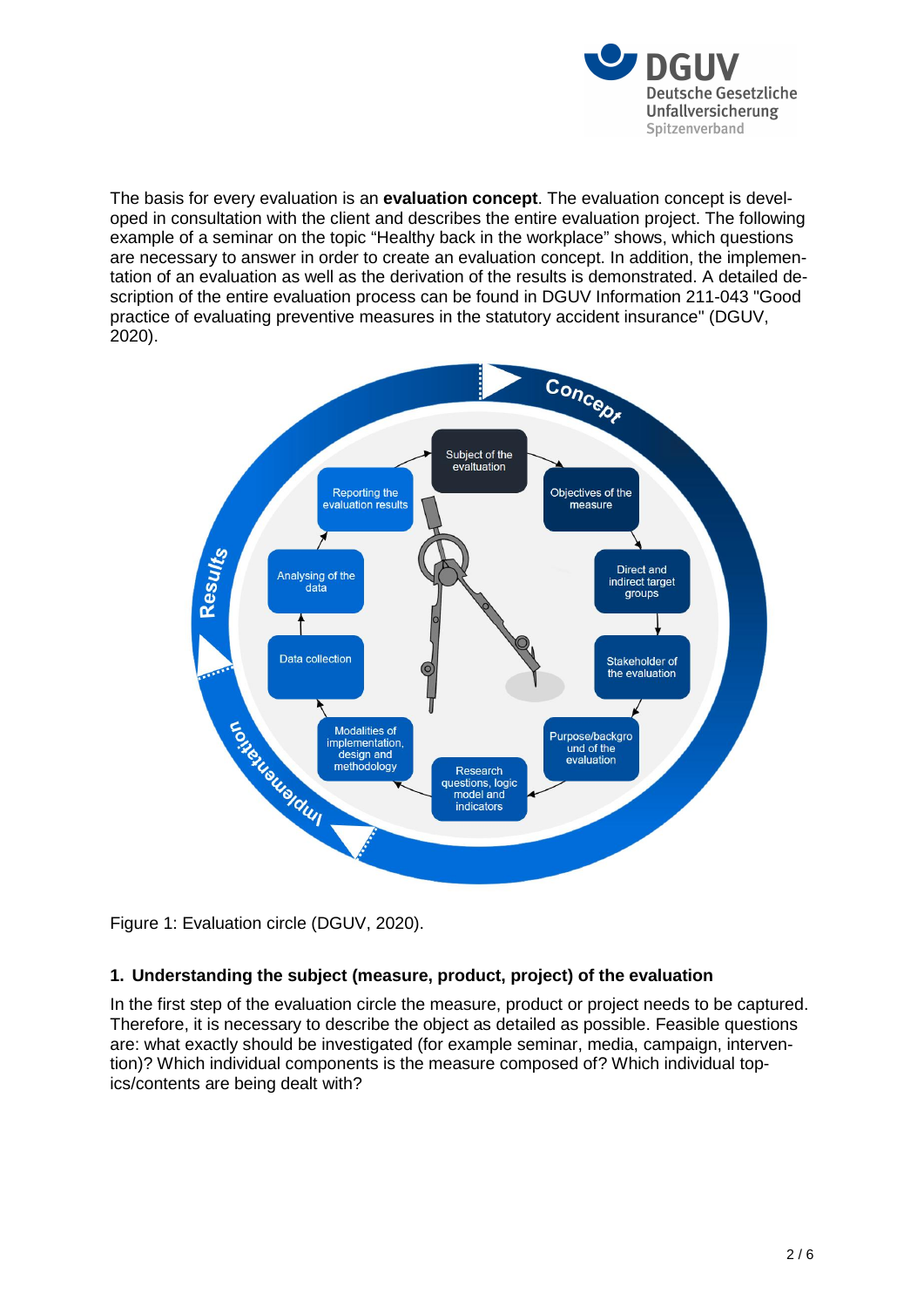![](_page_2_Picture_0.jpeg)

#### *EXAMPLE*

*The seminar "Healthy Back at Work" consists of three modules, which take place on three days. The seminar provides theoretical basics and practical knowledge on behavioural and conditional preventative measures to improve the individual back health.*

#### **2. Understanding the objectives of the measure, product or project**

In the second step, the objectives of the measure, product or project that will be evaluated need to be identified. What were the needs from which the measure, the product or the project developed? Which problem should be solved with the measure? What aims are pursued with the measure, product or project? What should be achieved? Which sub goals are pursued with the measure, the product or the project? What are short-term and what are strategic long-term goals? When should the aims be achieved?

#### *EXAMPLE*

*Musculoskeletal disorders are one of the main causes of inability to work and therefore attribute to high costs for companies. Aim of the seminar "Healthy back in the workplace" is the acquisition of knowledge on the topic of back health as well as the knowing and application of actions for the prevention of musculoskeletal disorders. The health knowledge, the general well-being and individual back health is to be increased among all participants.* 

#### **3. Direct and indirect target groups of the measure, product or project**

In the third step, the direct and indirect target groups of the measure, product or project need to be identified. Who has direct access to the measure, product or project (for example teachers, managers, experts on safety and health) and who is indirectly affected by the measure (for example through multipliers)? How large is the target group? How exactly is the measure, product or project implemented for the target group/in the company or how should it be implemented? What is the current implementation status? Who else should or could be reached by the measure, product or project (side effects)? How is the target group of the measure, product or project to be reached?

#### *EXAMPLE*

*Target group of the seminar "Healthy back in the workplace" are employees in jobs that are marked by pressure/burden on the back. The attendees of the seminar are intended to learn about behavioural and conditional preventative measures, how to use them and to get motivated to pass on the information to other colleges (side effects). The target group is reached by attending the seminar.*

#### **4. Stakeholders of the evaluation**

The fourth step contains investigating who is to be involved/informed and prematurely included in the evaluation and with whom else communication is necessary. Who commissions the evaluation? Who are the users of the evaluation results?

#### *EXAMPLE*

*Involved parties could be: the seminar provider, who can decide whether to continue the seminar or to change it according to the results of the evaluation, the department that developed the seminar, the lecturers who use the concept of the seminar, or even the participants.*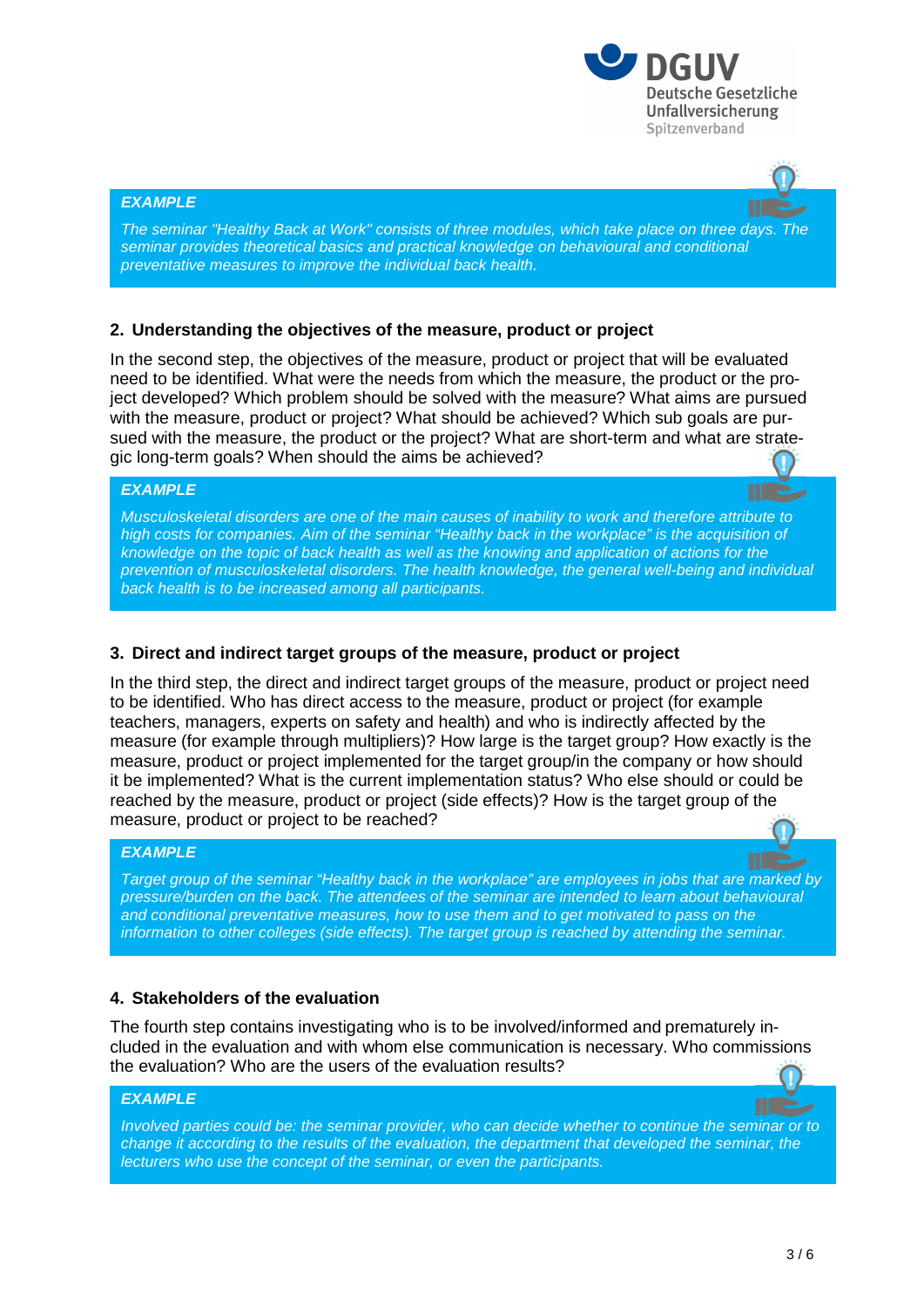![](_page_3_Picture_0.jpeg)

It should also be considered at this point which samples are available for the evaluation. Can all those involved in the implementation of the measure be included in the evaluation, or must a sample be taken for the evaluation? This depends both on the methods used for the evaluation (see step 7) and on the evaluation questions and the respective framework conditions.

#### *EXAMPLE*

*In the example of the seminar, a full survey of the complete population can be carried out: All seminar participants can be included in the evaluation.*

# **5. Purpose/background of the evaluation**

In the fifth step the question is asked, why an evaluation is done at all. Evaluations always fulfil a specific purpose in relation to the measure or as part of a project. Evaluations are based on specific objectives of the measure and answer of one or more previously defined questions. The objectives of the measure must be operationalized and measurable. The purposes of the evaluation must be clarified before beginning. Questions that are interesting for these steps are:

Why should we evaluate? What caused the decision to conduct an evaluation? What is the background (for example political prescription, decision basis, optimization, etc.)? How or what should the results of the evaluation be used for? Which results/effects are expected from the evaluation?

# *EXAMPLE*

*In our example, the evaluation should identify strengths and weaknesses of the seminar concept (formative evaluation). The evaluation thus pursues the purpose of optimization. On the other hand, the effectives of the seminar should be determined (summative evaluation). This serves the purpose of legitimacy. Finally, a decision should be made whether the seminar will be continued or not (decision-making function).*

### **6. Identification of research questions, logic model and indicators**

The sixth step is to identify what is to get to know by means of the evaluation and thus to answer the following questions: What would you like to learn about the measure, the product or the project by means of the evaluation? What specific questions do you want to be answered with the evaluation? Which statements would you like to review or check by means of the evaluation?

If the aims that are pursued with the evaluation are clear, a logic model is used or possibly developed, which explains how or via which intermediate steps the measure reaches the goal. Indicators indicate whether the measure, product or project has reached the target group and is effective. The indicators show whether milestones that ultimately lead to the desired outcome for the target group have been achieved and whether the project is on the right track or not.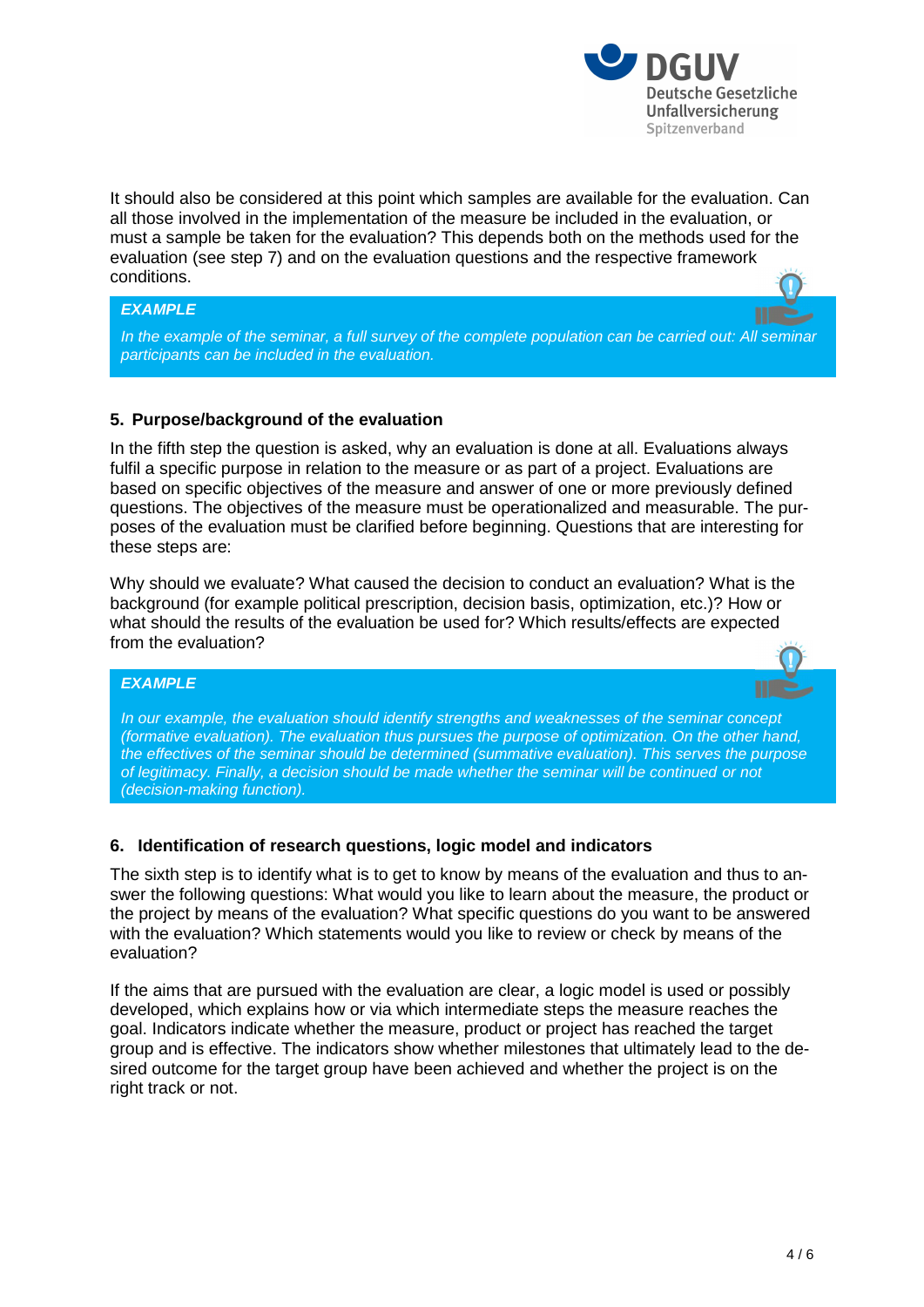![](_page_4_Picture_0.jpeg)

#### *EXAMPLE*

*For the evaluation of seminars, the four-level model from Kirkpatrick (1956) is used very often as a logic model. The questions and indicators can be derived on the basis of this model. Here are a few possible indicators based on this evaluation model:*

- *Reaction level: satisfaction with the measure*
- *Learning success level: knowledge gain, acceptance and willingness to apply the measures*
- *Behavioural level: qualitative and quantitative application of measures, restrictive framework conditions*
- *Overall result: well-being of the participants, frequency of back problems, working conditions in the company and key operational figures (for example absence from work due to inability to work)*

#### **7. Modalities of implementation: Design and methodology**

In the seventh step, practical questions about the possibilities of carrying out the evaluation need to be clarified. Is there a budget for the evaluation? Which methodology or which mix of methods may be best suited to reach the target group (for example paper/online questionnaire, personal interview, etc.)? Is it possible to carry out pre-tests, surveys at several measurement times, or to set up a control group? In addition, it must be decided on the best way to reach the target group in the evaluation.

Evaluation designs describe the process of data collection and assessment in a design plan. They provide information about which subjects receive when and how a certain measure and when the indicators are assessed. Depending on the evaluation purpose, target groups, the questions to be answered and the availability of control groups, different evaluation designs are possible. The conclusions that can be drawn from the evaluation results for verifying the effectiveness of a preventive measure depend on the evaluation design chosen. Depending on the type of evaluation design, the informative value differs greatly.

When planning an evaluation, the question of suitable assessment methods and instruments plays a central role. The methods describe the systematic approach to gaining knowledge. Empirical social research uses many different methods of data collection. A distinction is made between quantitative and qualitative methods. There are a lot of comprehensive overviews of various quantitative and qualitative data collection methods in evaluation research, including possible applications, as well as the advantages and disadvantages of the methods.

#### *EXAMPLE*

For the evaluation of qualification measures, the method of written questioning has proven itself. All *seminar participants receive a questionnaire immediately before and after the seminar as well as three months later (before-after measurement plus after-measurement without control group). In this case, predominantly quantitative data is collected for all four levels of the model from Kirkpatrick (see step 6).*

#### **8. Data collection**

In the eighth step, the data collection is done. For the impact study and process evaluation it is crucial that the data is not merely collected at the end of the project, but also before or during the implementation. Useful questions are: How can data be collected, that can document